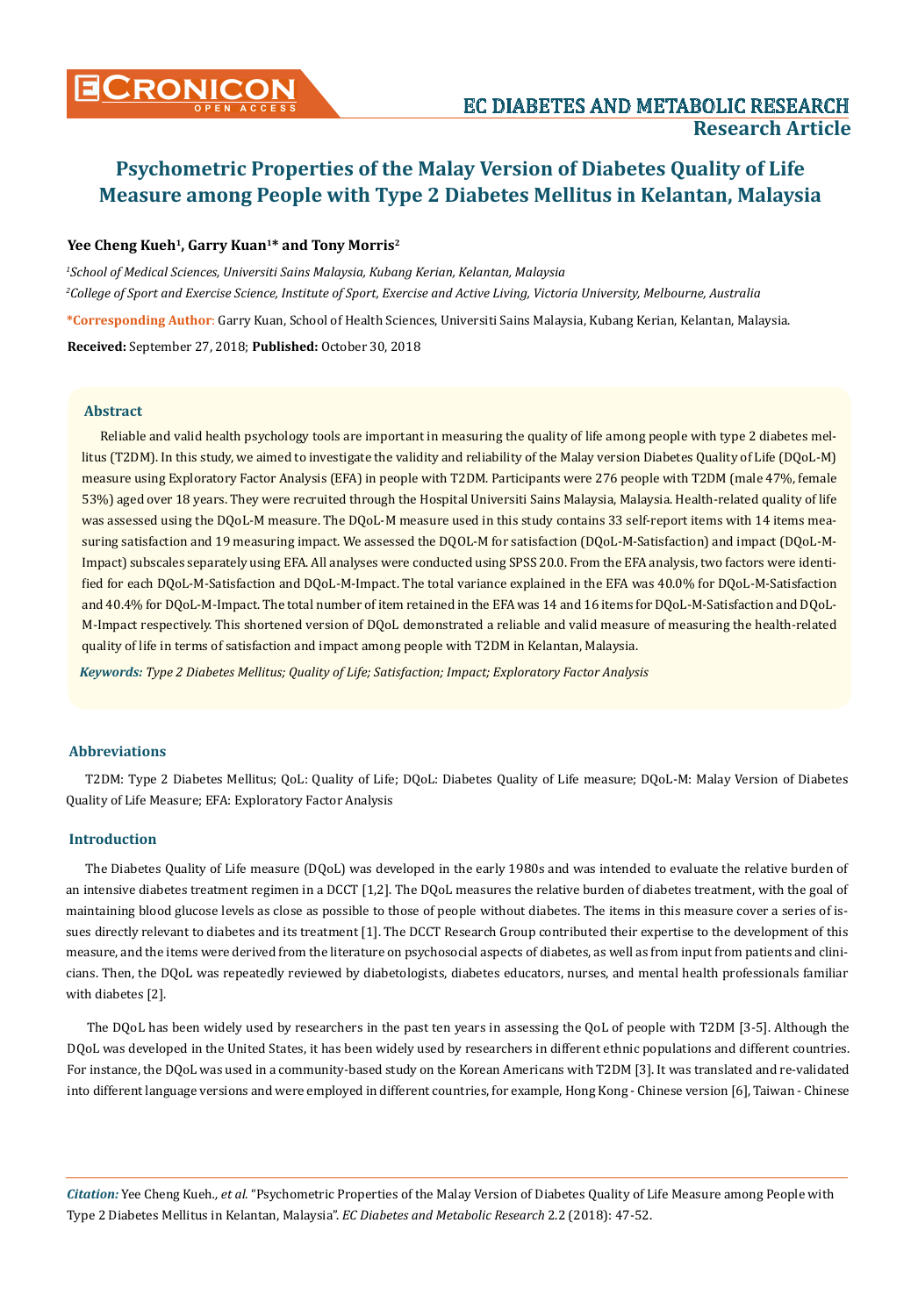version [7], Thailand - Thai version [8], Turkey -Turkish version [9] and Italy - Italian version [10]. Watkins and Connell reported that this measure tends to be more sensitive to diabetes-related lifestyle issues [11]. Besides, Jacobson., et al. proposed that the measure is acceptable, easy to use and that people with diabetes have little difficulty understanding the items [2].

Diabetes is a major progressive and life-threatening disease with many complications. It is likely that people with diabetes will experience lower levels of QoL as the disease progresses. This will affect their motivation in trying to maintain their health. Thus, it is important to assess the diabetes QoL among people with diabetes, especially with T2DM. However, an Instrument assessing the QoL of people with T2DM should be selected carefully based on its suitability to answer the research questions and lead to the outcome of interest in this study. In Malaysia, the Malay language is the main language spoken by the Malaysian. Thus, this study aimed to translate the DQoL into the Malay language for use in the Malay population and to examine the validity and reliability of the translated Malay version of DQoL (DQoL-M) among people diagnosed with T2DM in Kelantan, Malaysia.

#### **Materials and Methods**

#### **Design, Participants and data collection**

A cross-sectional research design was employed in this study. Research ethics approval from the Universiti Sains Malaysia Human Research Ethics Committee was granted before data collection was conducted. Participants were recruited via the Diabetes Health Clinic at the Universiti Sains Malaysia Hospital. Participants who were able to read and understand the Malay version of DQoL completed the questionnaire and returned it to the researcher. Participants took approximately 30 minutes to complete the questionnaire.

#### **Diabetes quality of life measure**

The DQoL section consists of 46 items divided into three subscales: patient satisfaction, diabetes impact, and diabetes-related worries, including anticipated effects of diabetes and social worries. Answers are given on a 5-point Likert scale rated from 1 (very satisfied, no impact, no worry) to 5 (very dissatisfied, very impacted, very worried). The mean scores for each subscale using this method are interpreted against a 5-point scale, where 1 is equivalent to the highest QoL and 5 is considered the poorest QoL. The DQoL questionnaire used in this study contains 35 self-report items with 15 items measuring satisfaction and 20 measuring impact. The 11 items that form the worry subscale were found to be not applicable for most of the participants with T2DM in this research. It is more suitable for people with T1DM [2]. The 11 items from the worry subscale were excluded from this study. The DCCT Research Group evaluated the DQoL measure, reporting high test-retest correlations in the 0.78 to 0.92 range in both adults and adolescents with diabetes [2].

The appropriateness of items on DQoL-M was considered by experts in the local culture. Based on this process, the satisfaction item-10 and impact item-10 were excluded from DQoL-M. These items are 'How satisfied are you with your sex life?' and 'How often does your diabetes interfere with your sex life?'. These items were considered to be inappropriate to be included in a self-administered questionnaire for the local population in Kelantan, who are mostly from a conservative Muslim background. Thus, they would feel uncomfortable answering these questions because they would be regarded as personal. In terms of language, most of the people in Kelantan speak fluently in "Bahasa Melayu" (Malay language). A majority of the people with T2DM who visit the Diabetes Clinic in HUSM do not have fluent knowledge of English. Therefore, the DQoL was translated into Malay, which is understood by the local people.

#### **Translation of questionnaires**

The DQoL was forward-translated from the original English versions into the Malay versions by the first author. Back-translation of the questionnaires was then carried out in order to uncover any discrepancies of meaning between the original English language versions and the Malay versions of the questionnaires [12]. Back-translation, the translated version was done by a bilingual teacher at the Universiti Sains Malaysia. Ambiguous items were identified and modified retaining the meaning consistent with the English version. The translated version DQoL-M was reviewed by a psychologist, two medical doctors, and a native Malay translator who were bilingual (Malay and English), to ensure they would be readily comprehended by the local population in Kelantan, Malaysia. Pre-testing of the questionnaire was carried out among ten people with T2DM for comprehension and understanding.

*Citation:* Yee Cheng Kueh*., et al.* "Psychometric Properties of the Malay Version of Diabetes Quality of Life Measure among People with Type 2 Diabetes Mellitus in Kelantan, Malaysia". *EC Diabetes and Metabolic Research* 2.2 (2018): 47-52.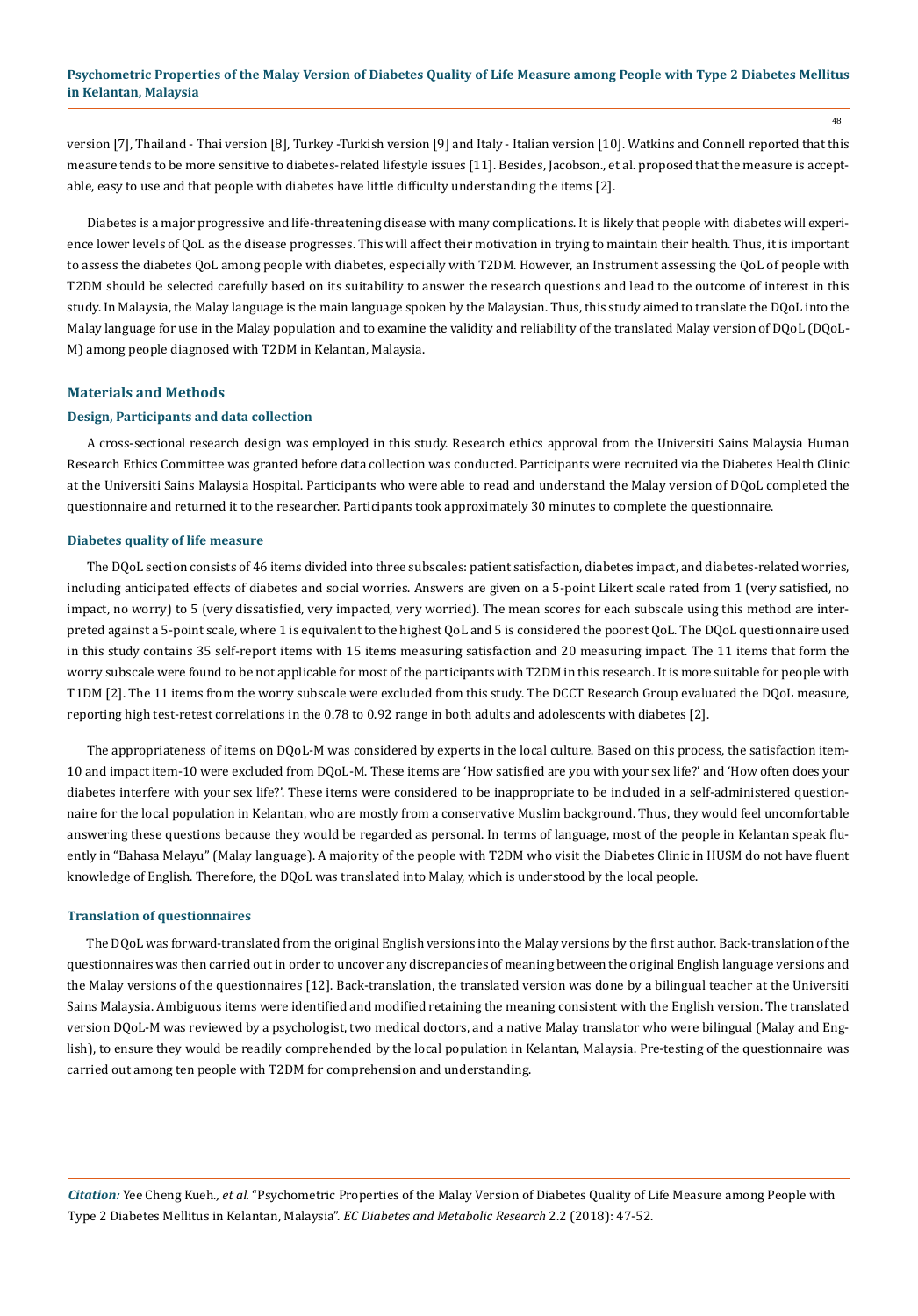#### **Data analysis**

All statistical analyses were conducted using the computer packages SPSS 20.0. Exploratory Factor Analysis (EFA) was used to identify items that belong to a factor in a multifactor structure. The principal components extraction method was used to extract the factors and their associated items. Then, the factors were rotated with Varimax rotation. Items with factor loadings lower than or equal to 0.3 were excluded from consideration. Then, the factor structure was examined, and a suitable name for each factor was given based on its theoretical structure. The internal consistency reliability of each factor identified in EFA was assessed with Cronbach's alpha coefficient.

## **Results**

# **Participants' characteristics**

The participants were all Malay ethnic background. The gender of participants in this study included females (n = 147, 53%) and males ( $n = 129, 47\%$ ). The overall participants' age ranged from 30 to 70 years, with a mean age of 57.1 years (SD = 8.47). The time since participants were diagnosed with T2DM ranged from 1 to 38 years, with a mean of 10.4 years (SD = 7.53).

# **Diabetes quality of life (DQoL)-satisfaction**

Table 1 presents the factor loadings for the 14 items in the DQoL satisfaction scale. It shows that the DQoL-satisfaction scale consists of two constructs Factor 1S (named as treatment, management, and burden to family) and Factor 2S (named as general life health).

| <b>Item</b>                                        |                                                                                 | <b>Factor loading</b> |              |
|----------------------------------------------------|---------------------------------------------------------------------------------|-----------------------|--------------|
|                                                    |                                                                                 | $\mathbf{1}$          | $\mathbf{2}$ |
| Factor 1S: Treatment, management, burden to family |                                                                                 |                       |              |
| QS1                                                | How satisfied are you with the amount of time it takes to manage your diabetes? | .65                   |              |
| QS <sub>2</sub>                                    | How satisfied are you with the amount of time you spend getting checkups?       | .71                   |              |
| QS3                                                | How satisfied are you with the time it takes to determine your sugar level?     | .65                   |              |
| QS4                                                | How satisfied are you with your current treatment?                              | .76                   |              |
| QS5                                                | How satisfied are you with the flexibility you have in your diet?               | .57                   |              |
| QS6                                                | How satisfied are you with the burden your diabetes is placing on your family?  | .52                   |              |
| Factor 2S: General life health                     |                                                                                 |                       |              |
| QS7                                                | How satisfied are you with your knowledge about your diabetes?                  |                       | .52          |
| QS8                                                | How satisfied are you with your sleep?                                          |                       | .51          |
| QS9                                                | How satisfied are you with your social relationships and friendships?           |                       | .60          |
| QS11                                               | How satisfied are you with your work, school, and household activities?         |                       | .70          |
| QS12                                               | How satisfied are you with the appearance of your body?                         |                       | .63          |
| QS13                                               | How satisfied are you with the time you spend exercising?                       |                       | .52          |
| QS14                                               | How satisfied are you with your leisure time?                                   |                       | .59          |
| QS15                                               | How satisfied are you with life in general?                                     |                       | .67          |
| Cronbach's alpha, $\alpha$                         |                                                                                 | .71                   | .73          |
| % of variance explained                            |                                                                                 | 22.10                 | 17.90        |
| % of cumulative variance explained                 |                                                                                 | 22.10                 | 40.00        |

*Table 1: Results of exploratory factor analyses for DQoL-satisfaction scale.*

All the items show factor loadings above the lower cut-off value, .30 and total variance explained was 40.00%. The reliability test revealed that Cronbach's alpha was .71 and .73 for Factor 1S and Factor 2S respectively, which were considered acceptable.

*Citation:* Yee Cheng Kueh*., et al.* "Psychometric Properties of the Malay Version of Diabetes Quality of Life Measure among People with Type 2 Diabetes Mellitus in Kelantan, Malaysia". *EC Diabetes and Metabolic Research* 2.2 (2018): 47-52.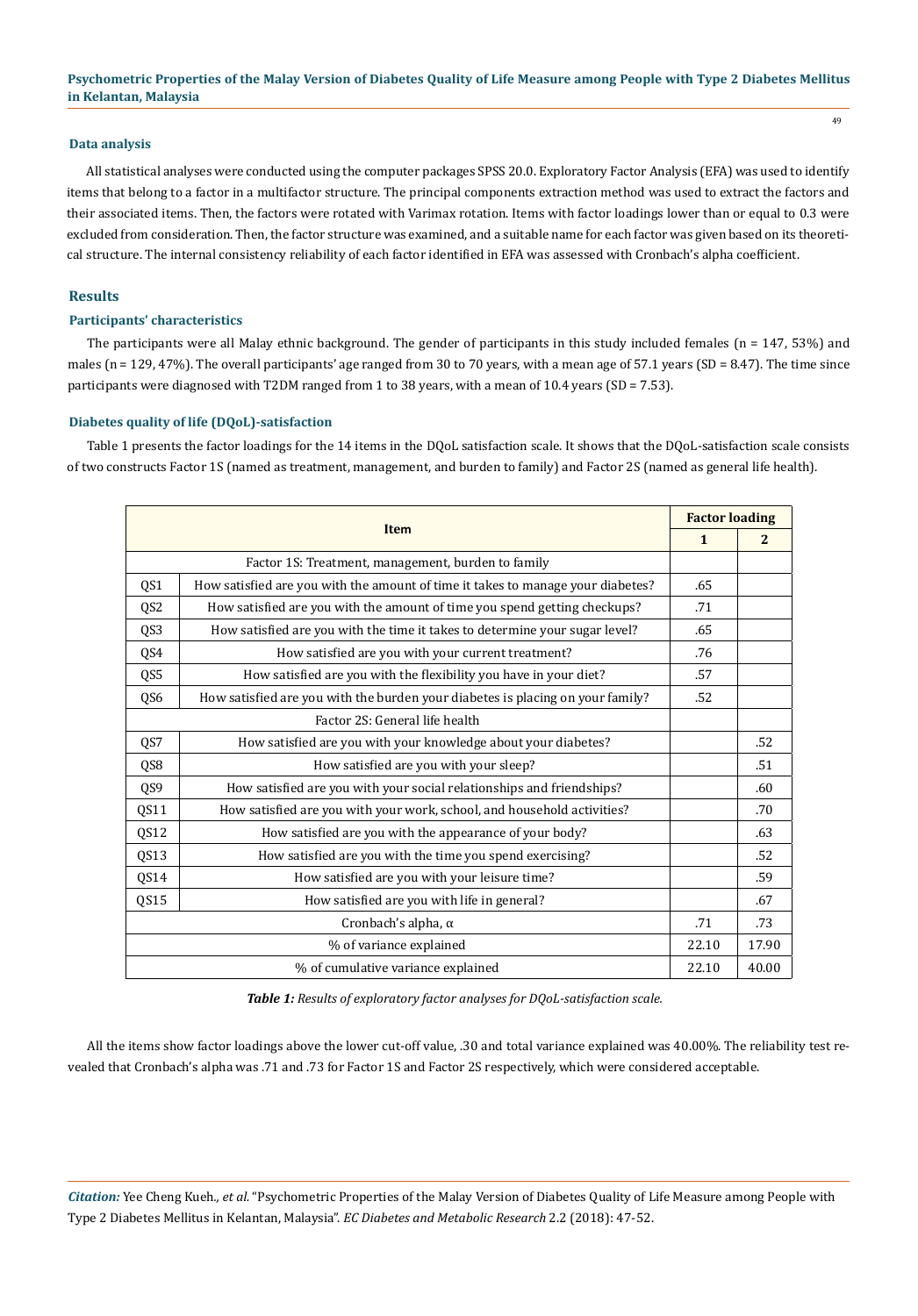#### **Diabetes quality of life (DQoL)-impact**

Table 2 presents the factor loadings for the 19 items in the DQoL-M-impact scale. It shows that the DQoL-M-impact scale consists of two constructs Factor 1I (named as general life health) and Factor 2I (self-efficacy).

| <b>Item</b>                        |                                                                                                             | <b>Factor</b><br>loading |                |
|------------------------------------|-------------------------------------------------------------------------------------------------------------|--------------------------|----------------|
|                                    |                                                                                                             | $\mathbf{1}$             | $\overline{2}$ |
|                                    | Factor 11: General life health                                                                              |                          |                |
| QI1                                | How often do you feel pain associated with the treatment for your diabetes?                                 | .65                      |                |
| QI <sub>2</sub>                    | How often are you embarrassed by having to deal with your diabetes in public?                               | .70                      |                |
| QI3                                | How often do you have low blood sugar?                                                                      | a                        |                |
| QI4                                | How often do you feel physically ill?                                                                       | .41                      |                |
| QI5                                | How often does your diabetes interfere with your family life?                                               | .59                      |                |
| QI6                                | How often do you have a bad night's sleep?                                                                  | .51                      |                |
| QI7                                | How often do you find your diabetes limiting your social relationships and friendships?                     | .48                      |                |
| QI8                                | How often do you feel good about yourself?                                                                  | .48                      |                |
| QI9                                | How often do you feel restricted by your diet?                                                              | .55                      |                |
| QI16                               | How often do you tell others about your diabetes?                                                           | a                        |                |
| QI17                               | How often have you been teased because you have diabetes?                                                   | .71                      |                |
| QI18                               | How often do you feel that because of your diabetes you go to the bathroom more than others?                | .41                      |                |
| QI19                               | How often do you find that you eat something you shouldn't rather than tell someone that you have diabetes? | .49                      |                |
| Q20                                | How often do you hide from others the fact that you are having an insulin reaction?                         | a                        |                |
|                                    | Factor 21: Self-efficacy                                                                                    |                          |                |
| QI11                               | How often does your diabetes keep you from driving a car or using a machine (e.g. a typewriter)?            |                          | .66            |
| QI12                               | How often does your diabetes interfere with your exercising?                                                |                          | .73            |
| QI13                               | How often do you miss work, school, or household duties because of your diabetes?                           |                          | .73            |
| QI14                               | How often do you find yourself explaining what it means to have diabetes?                                   |                          | .59            |
| QI15                               | How often do you find that your diabetes interrupts your leisure-time activities?                           |                          | .70            |
| Cronbach's alpha, $\alpha$         |                                                                                                             | .78                      | .75            |
| % of variance explained            |                                                                                                             | 21.70                    | 18.70          |
| % of cumulative variance explained |                                                                                                             | 28.01                    | 40.40          |

*Table 2: Results of exploratory factor analyses for DQoL-impact scale.* 

*Note: a = Items with factor loading < 0.30 were deleted from the analysis. Then, the EFA was rerun and the final results are presented in this table.*

All the items showed factor loadings above the lower cut-off value .30 (except for items QI3, QI16 and Q20) and total variance explained was 40.40%. The reliability test revealed that Cronbach's alpha was .78 and .75 for Factor 1I and Factor 2I respectively, which were considered acceptable.

# **Discussion**

Study had suggested that people with diabetes experience a decrease in their QoL compared to healthy individuals [13]. Previous study also reported that QoL among people with diabetes is worse than people in the general population [14]. A number of studies have shown the association between diabetes and QoL [15-18]. Goldney., *et al*. reported that severe depression affected QoL in people with

*Citation:* Yee Cheng Kueh*., et al.* "Psychometric Properties of the Malay Version of Diabetes Quality of Life Measure among People with Type 2 Diabetes Mellitus in Kelantan, Malaysia". *EC Diabetes and Metabolic Research* 2.2 (2018): 47-52.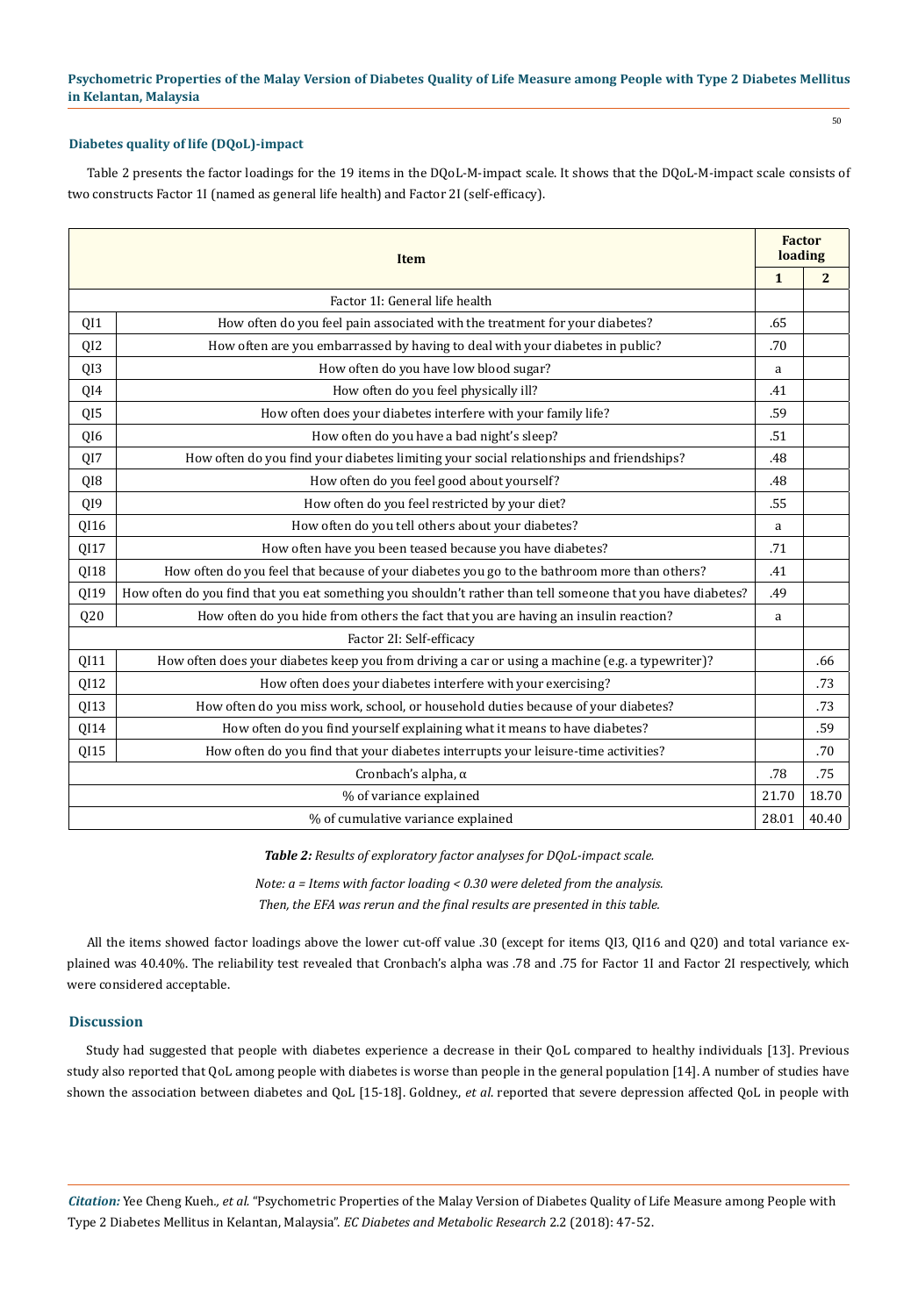diabetes [16]. They concluded that the direct effect of depression on QoL is greater than the direct effect of diabetes on QoL [16]. Brown., *et al.* found that only T2DM had a large negative effect on QoL, whereas having T1DM did not affect QoL [15]. Therefore, specific measure for diabetes QoL is important for clinicians and researchers to evaluate the well-being based on their level of QoL. In addition, appropriate psychological or educational treatment would be able to offer to people with T2DM and with low QoL.

The present study has tested the validity and reliability of the Malay version of DQoL. Based on previous validation study, Burroughs., *et al.* has tested the validity of the DQoL scale using principal components analysis in EFA [19]. Another study omitted items from satisfaction and impact to suit their study population, but without first checking the underlying dimensions of the scale [20]. Up to date, there is no published study examining the item loadings and the underlying dimensions of the DQoL subscales specifically for Malaysian Kelantanese population. In this research, 14 items measuring satisfaction and 16 items measuring impact were identified for the present study. This version was found to be more applicable, and the length of the questionnaire was reduced. The majority of the items were retained for the satisfaction and impact subscales in DQoL-M.

There were several limitations in the present study. Self-administered questionnaire in the form of the paper-based survey was used in the study. Self-report data is subject to response bias which may impact the accuracy of the responses from the participants. Furthermore, the participants involved in the present study were Malay. This is inevitable a convenience sample because Kelantan population are predominant by Malay ethnic background. Therefore, although the predominantly Malay sample in this study is representative of the population of Kelantan, it does not reflect the population of the whole of Malaysia, which also includes other major ethnic groups, such as Chinese and Indian. Thus, future research involving other ethnic groups could add more information in regard to the validity and reliability of the DQoL-M and the result will be more representative of the Malaysian population. However, this study added additional information about validity and reliability of DQoL-M on a specific subgroup of the Malaysian population. The Malay in Kelantan formed a distinct group in Malaysia and was reported to be genetically different from the other Malay sub-ethnic groups [21]. T2DM is common among Malay Kelantanese and hence this study has yielded important insight about the validity and reliability of DQoL-M among people with T2DM in Kelantan, Malaysia.

## **Conclusion**

The final version for the subscales of satisfaction and impact consisted of 14 and 16 items respectively which reflect acceptable factor loading in EFA for the sample in this study. This shortened version of DQoL-M is a reliable and valid measure of health-related quality of life among people with T2DM in Malaysian-based sample specifically in Kelantan.

#### **Acknowledgements**

The authors would like to thank all the study participants who completed the questionnaire.

#### **Conflict of Interest**

No potential financial interest or any conflict of interest reported by the authors.

## **Bibliography**

- 1. [DCCT Research Group. "Reliability and validity of a diabetes quality-of-life measure for the diabetes control and complications trial](https://www.ncbi.nlm.nih.gov/pubmed/3066604)  (DCCT)". *Diabetes Care* [11.9 \(1988\): 725-732.](https://www.ncbi.nlm.nih.gov/pubmed/3066604)
- 2. Jacobson and DCCT. "The diabetes quality of life measure". In C Bradley (Ed.), Handbook of psychology and diabetes. USA: Harwood Academic Publishers (1994): 65-88.
- 3. Kim Miyong T., *et al*[. "A community-based, culturally tailored behavioral intervention for Korean Americans with type 2 diabetes".](https://www.ncbi.nlm.nih.gov/pubmed/19934458)  *[The Diabetes Educator](https://www.ncbi.nlm.nih.gov/pubmed/19934458)* 35.6 (2009): 986-994.

*Citation:* Yee Cheng Kueh*., et al.* "Psychometric Properties of the Malay Version of Diabetes Quality of Life Measure among People with Type 2 Diabetes Mellitus in Kelantan, Malaysia". *EC Diabetes and Metabolic Research* 2.2 (2018): 47-52.